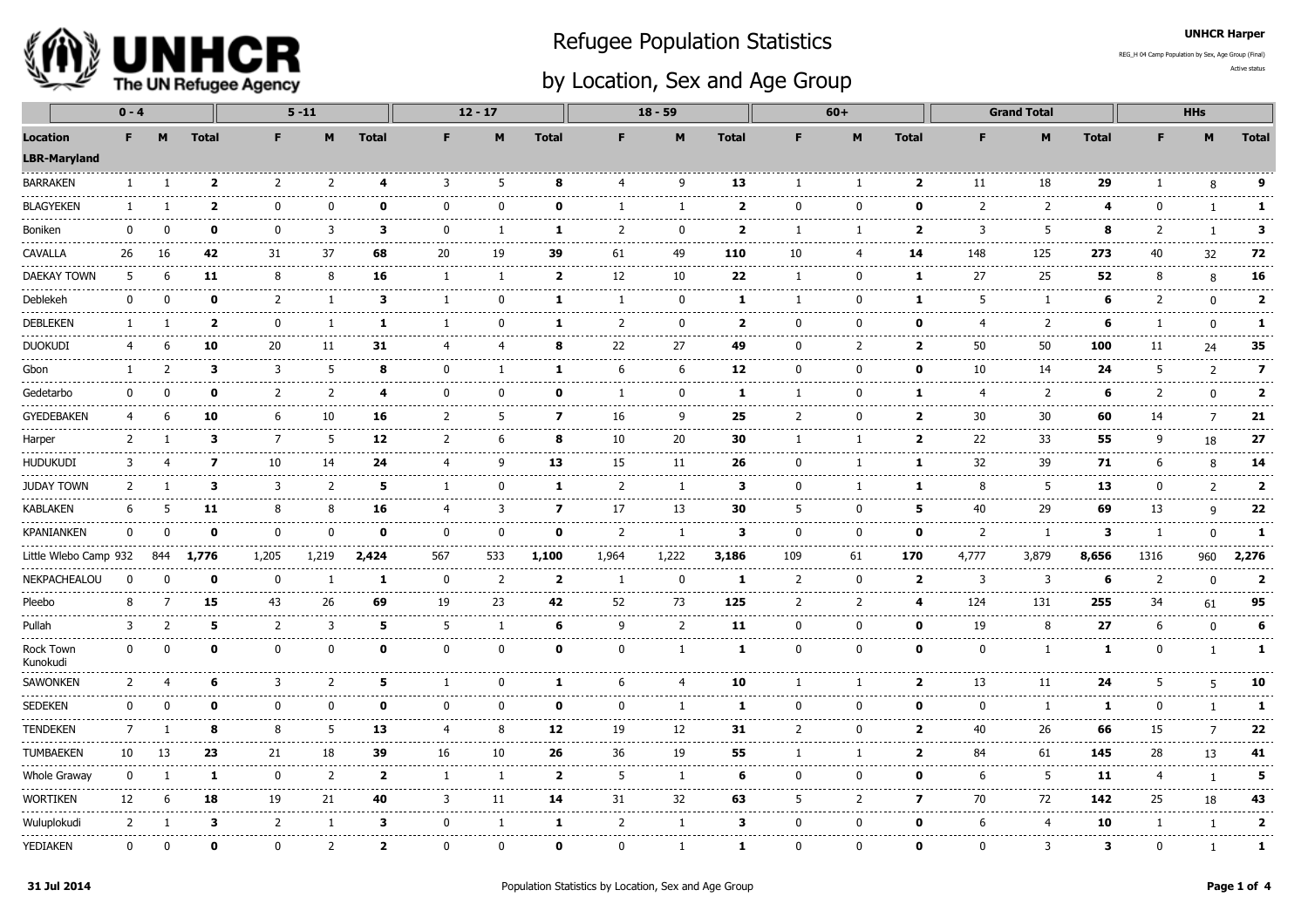|              | $0 - 4$ |       |       | $5 - 11$ |       |              | $12 - 17$ |       |       | $18 - 59$ |       |       | $60+$ |       |       | <b>Grand Total</b> |       |        | <b>HHs</b> |       |       |
|--------------|---------|-------|-------|----------|-------|--------------|-----------|-------|-------|-----------|-------|-------|-------|-------|-------|--------------------|-------|--------|------------|-------|-------|
| Location     |         |       | Total |          | м     | <b>Total</b> |           |       | Total |           | M     | Total |       |       | Total |                    | M     | Total  |            | м     | Total |
| Yobloker     |         |       |       |          |       | 10           |           |       |       |           |       | 12    |       |       |       |                    |       | 33     |            |       | 10    |
| Yorken       |         |       |       |          |       | ь.           |           |       |       |           |       | 11    |       |       |       |                    |       |        |            |       |       |
| <b>Total</b> | 1,035   | 933   | 1,968 | 1,414    | 1,416 | 2,830        | 661       | 648   | 1,309 | 2,309     | 1,539 | 3,848 | 147   | 78    | 225   | 5,566              | 4,614 | 10,180 | 1,559      | 1,198 | 2,757 |
|              | -2.6%   | 47.4% |       | 50.0%    | 50.0% |              | 50.5%     | 49.5% |       | 60.0%     | 40.0% |       |       | 34.7% |       | 54.7%              | 45.3% |        |            |       |       |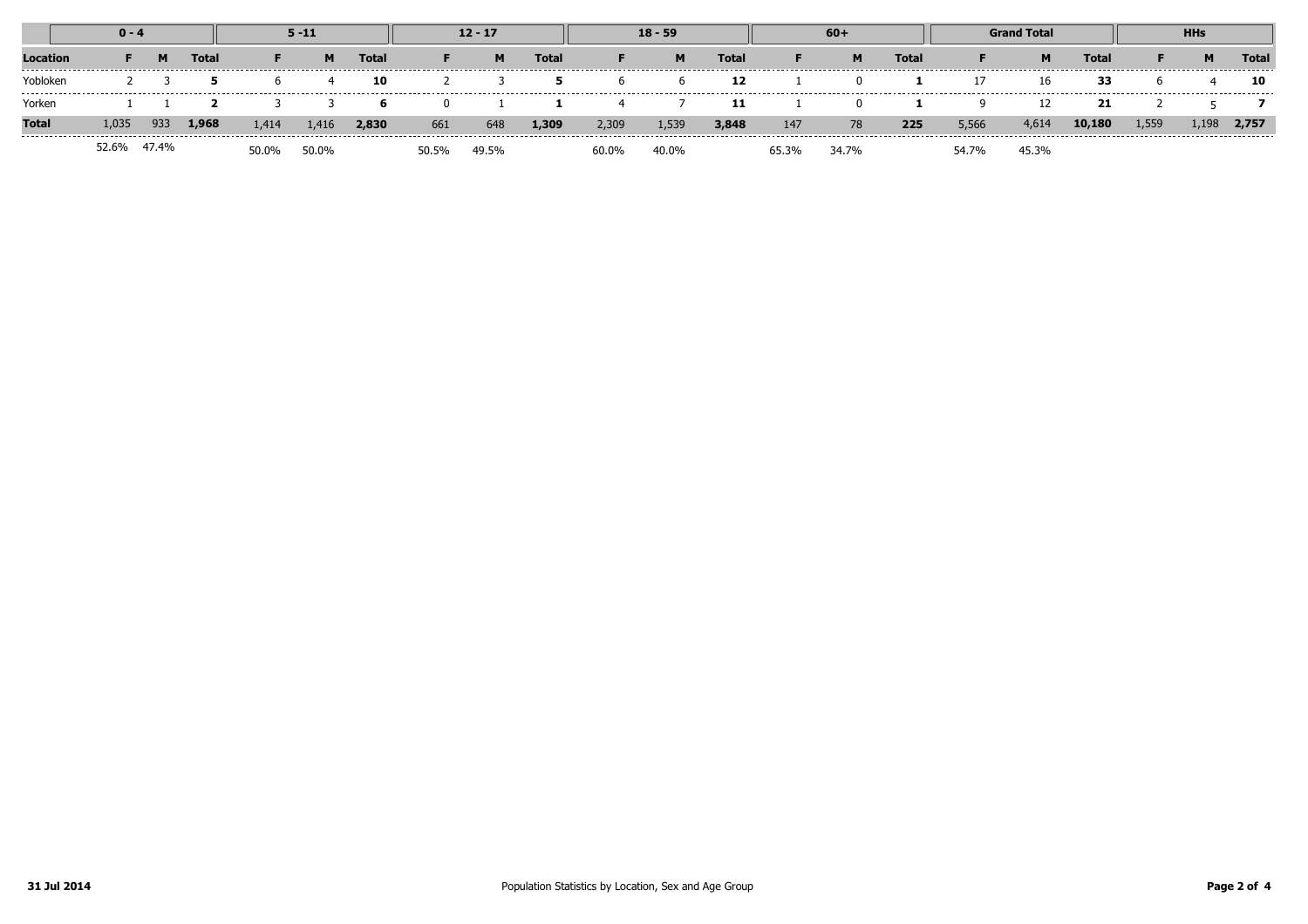| $0 - 4$                          |              |             |              |               | $5 - 11$       |                                          | $12 - 17$         |                      |              | $18 - 59$           |                                                                                                                                                                                                                                                                                                                                                                                                    |                              |                        | $60+$                            |                       | <b>Grand Total</b> |                                     |                   |              | <b>HHs</b> |                |  |
|----------------------------------|--------------|-------------|--------------|---------------|----------------|------------------------------------------|-------------------|----------------------|--------------|---------------------|----------------------------------------------------------------------------------------------------------------------------------------------------------------------------------------------------------------------------------------------------------------------------------------------------------------------------------------------------------------------------------------------------|------------------------------|------------------------|----------------------------------|-----------------------|--------------------|-------------------------------------|-------------------|--------------|------------|----------------|--|
| Location<br><b>LBR-River Gee</b> | F.           |             | <b>Total</b> | F             | м              | <b>Total</b>                             | F.                | M                    | <b>Total</b> |                     | M                                                                                                                                                                                                                                                                                                                                                                                                  | <b>Total</b>                 | F.                     | M                                | <b>Total</b>          |                    | M                                   | <b>Total</b>      | F            | M          | <b>Total</b>   |  |
| Fish Town                        | 7            | 14          | 21           | 30            | 21             | 51                                       | 5                 | 10                   | 15           | 42                  | 8                                                                                                                                                                                                                                                                                                                                                                                                  | 50                           | $\Omega$               | $\Omega$                         | 0                     | 84                 | 53                                  | 137               | 37           | q          | 46             |  |
| free town                        | 21           | 18          | 39           | 20            | ----<br>39     | -----<br>59                              | q                 | 10                   | -----<br>19  | $\frac{1}{2}$<br>54 | $\frac{1}{2} \frac{1}{2} \frac{1}{2} \frac{1}{2} \frac{1}{2} \frac{1}{2} \frac{1}{2} \frac{1}{2} \frac{1}{2} \frac{1}{2} \frac{1}{2} \frac{1}{2} \frac{1}{2} \frac{1}{2} \frac{1}{2} \frac{1}{2} \frac{1}{2} \frac{1}{2} \frac{1}{2} \frac{1}{2} \frac{1}{2} \frac{1}{2} \frac{1}{2} \frac{1}{2} \frac{1}{2} \frac{1}{2} \frac{1}{2} \frac{1}{2} \frac{1}{2} \frac{1}{2} \frac{1}{2} \frac{$<br>26 | 80                           | 5                      |                                  | 5                     | 109                | 93                                  | .<br>202          | 47           | 24         | 71             |  |
| <b>GBAWELEKEN</b>                |              | 3           | 7            | 13            | 7              | 20                                       | 6                 | 4                    | 10           | 14                  | 3                                                                                                                                                                                                                                                                                                                                                                                                  | 17                           |                        | $\Omega$                         |                       | 38                 | 17                                  | 55                | 11           | 3          | 14             |  |
| KARYELIBO                        |              |             | n            |               | n              | ı                                        |                   | 2                    | з            |                     | O                                                                                                                                                                                                                                                                                                                                                                                                  |                              | n                      |                                  | ŋ                     | 6                  | ------------------<br>$\mathcal{P}$ | .<br>8            |              | n          | $\overline{2}$ |  |
| kronoken                         | 46           | 42          | 88           | 61            | 76             | 137                                      | 25                | 30                   | 55           | 103                 | 81                                                                                                                                                                                                                                                                                                                                                                                                 | 184                          | 15                     | 6                                | 21                    | 250                | 235                                 | 485               | 62           | 60         | 122            |  |
| Leopard Town                     |              |             | 4            | 5             | 5              | 10                                       |                   | 2                    | з            | 8                   | -1                                                                                                                                                                                                                                                                                                                                                                                                 | 9                            |                        | $\Omega$                         | 1                     | 18                 | 9                                   | 27                | 9            |            | 10             |  |
| Mantuwah                         |              | n           | ŋ            | 3             | 2              | 5                                        | 2                 | 4                    | 6            | 3                   | $\Omega$                                                                                                                                                                                                                                                                                                                                                                                           | з                            | ŋ                      |                                  | 0                     | 8                  | 6                                   | 14                | 3            | O          | 3              |  |
| NYAAKEN                          | 13           | 20          | 33           | 19            | -----<br>24    | 43                                       |                   | 5                    | 12           | -----<br>35         | 14                                                                                                                                                                                                                                                                                                                                                                                                 | 49                           | 2                      |                                  |                       | ------<br>76       | 66                                  | .<br>142          | 26           |            | 34             |  |
| NYAWRIEKEN                       |              |             | 6            | 10            |                | 18                                       | 4                 |                      | 7            | 12                  | 5                                                                                                                                                                                                                                                                                                                                                                                                  | 17                           |                        |                                  | O                     | 28                 | 20                                  | 48                | 10           | 5          | 15             |  |
| PARKEN                           |              |             |              |               |                | 2                                        | $\Omega$          | 0                    | n            |                     | O                                                                                                                                                                                                                                                                                                                                                                                                  | л                            | O                      |                                  | 0                     | 2                  | 2                                   | 4                 |              | n          | 1              |  |
| Parken                           |              |             | 2            | 3             |                | 4                                        |                   | 2                    | з            | 3                   | $\Omega$                                                                                                                                                                                                                                                                                                                                                                                           | 3                            | ŋ                      | $\Omega$                         | n                     | 8                  | 4                                   | 12                | 3            | U          | 3              |  |
| <b>RIVER GBEH</b>                | 10           |             | 19           | 26            | 24             | 50                                       | 10                | 6                    | 16           | 28                  | 12                                                                                                                                                                                                                                                                                                                                                                                                 | 40                           | 3                      |                                  | з                     | 77                 | 51                                  | 128               | 25           | 11         | 36             |  |
| <b>SACKOR</b>                    | ŋ            |             | ,            |               | 2              | 3                                        | $\Omega$          | ŋ                    | Λ            | $\mathcal{P}$       | 3                                                                                                                                                                                                                                                                                                                                                                                                  |                              |                        |                                  |                       | 4                  | $\overline{7}$                      | 11                | 3            | 3          |                |  |
| SALLAH                           |              |             |              | 8             |                | 16                                       |                   |                      | 5            | 8                   |                                                                                                                                                                                                                                                                                                                                                                                                    | 12                           |                        |                                  | 0                     | 23                 | 17                                  | 40                |              |            | 11             |  |
| <b>SAYKILIKEN</b>                |              | n           | ŋ            | $\Omega$      | n              | ŋ                                        | n                 | O                    | Λ            |                     | ŋ                                                                                                                                                                                                                                                                                                                                                                                                  | -1                           | ŋ                      | $\Omega$                         | n                     |                    | $\Omega$                            | -1                |              |            |                |  |
| SOLOBLOH                         |              |             | 3            | 5             |                | 9                                        | $\Omega$          |                      |              | 6                   |                                                                                                                                                                                                                                                                                                                                                                                                    | 10                           | O                      |                                  |                       | 12                 | 12                                  | 24                |              |            |                |  |
| SUWROKEN                         |              |             | ,            | $\mathcal{P}$ | 5              | 7                                        |                   |                      | з            |                     | ŋ                                                                                                                                                                                                                                                                                                                                                                                                  |                              |                        |                                  |                       | 10                 | $\overline{7}$                      | 17                | 5            |            |                |  |
| <b>SWEAKEN</b>                   |              |             |              |               |                | 10                                       |                   | 0                    | 2            | 8                   |                                                                                                                                                                                                                                                                                                                                                                                                    | 13                           |                        |                                  |                       | 16                 | 14                                  | 30                |              |            | 12             |  |
| Tarwarker                        |              |             |              | $\mathcal{P}$ | 5              | 7                                        | n                 |                      |              |                     | <sup>0</sup>                                                                                                                                                                                                                                                                                                                                                                                       | 7                            | ŋ                      | $\Omega$                         | 0                     | q                  | 7                                   | 16                |              | n          | 7              |  |
| TASLAH                           |              |             | 2            | $\Omega$      |                | 1                                        | n                 |                      |              |                     |                                                                                                                                                                                                                                                                                                                                                                                                    | 2                            | ŋ                      | $\Omega$                         | 0                     | 2                  | 4                                   | -6                |              |            |                |  |
| Tugbaken(1                       |              | n           | n            | $\Omega$      |                | 1                                        |                   | 0                    |              | $\Omega$            | $\Omega$                                                                                                                                                                                                                                                                                                                                                                                           | n                            | n                      | $\Omega$                         | O                     |                    |                                     | $\overline{2}$    |              | n          |                |  |
| U-BOR                            |              |             | 21           | 26            | 29             | 55                                       | 8                 | 10                   | 18           | 28                  | 17                                                                                                                                                                                                                                                                                                                                                                                                 | 45                           |                        |                                  | 4                     | 73                 | 70                                  | 143               | 25           | 18         | 43             |  |
| WARTIKEN                         |              | n           | n            | $\Omega$      | $\mathbf{0}$   | 0                                        |                   | $\Omega$             | 1            | $\Omega$            | $\Omega$                                                                                                                                                                                                                                                                                                                                                                                           | n                            | ŋ                      | $\Omega$                         | 0                     |                    | $\Omega$                            | -1                |              | n          |                |  |
| WESSETOKEN                       |              |             | 2            | 3             | n              | з                                        |                   |                      | 6            |                     |                                                                                                                                                                                                                                                                                                                                                                                                    |                              | n                      |                                  | n                     | 12                 | 7                                   | 19                |              |            |                |  |
| WLEGBOKEN                        |              |             | 7            | 8             | 7              | 15                                       | 5                 |                      | 6            | 10                  | 4                                                                                                                                                                                                                                                                                                                                                                                                  | 14                           |                        | $\Omega$                         | -1                    | 27                 | 16                                  | 43                | 10           | 2          | 12             |  |
| WOFFIKEN                         |              |             | 2            | 3             | 5              | 8                                        |                   |                      | 2            | -4                  | 2                                                                                                                                                                                                                                                                                                                                                                                                  | -6                           | O                      | $\Omega$                         | 0                     | 8                  | 10                                  | 18                | 4            | 2          |                |  |
| WORTY                            | $\Omega$     |             | 1            | -1            | 0              | 1                                        | 0                 |                      | 1            | 2                   | 1                                                                                                                                                                                                                                                                                                                                                                                                  | 3                            | 0                      | $\Omega$<br>-------------------- | 0                     | 3                  | 3                                   | 6                 |              |            | 2              |  |
| -------------<br>YARGBEKEN       |              | $0\qquad 0$ | $\mathbf 0$  | $\mathbf{1}$  | $\overline{2}$ | -----------------------------------<br>3 | .<br>$\mathbf{0}$ | $\bf{0}$             | $\mathbf 0$  | $\overline{1}$      | $\overline{2}$                                                                                                                                                                                                                                                                                                                                                                                     | $\mathbf{3}$                 | $\mathbf{0}$           | $\mathbf 0$                      | $\mathbf 0$           | 2                  | $\overline{4}$                      | 6                 | $\mathbf{1}$ | 2          | 3              |  |
| YASSAKEN                         | 4            | 8           | 12           | 27            | 17             | 44                                       | 9                 | 8                    | 17           | 26                  | 7                                                                                                                                                                                                                                                                                                                                                                                                  | 33                           | 2                      | $\bf{0}$                         | $\mathbf{2}$          | 68                 | 40                                  | 108               | 26           | 7          | 33             |  |
| Yourken                          | $\mathbf{0}$ | $\mathbf 0$ | $\mathbf{0}$ | $^{\rm o}$    | 1              | $\mathbf{1}$                             | $^{\rm o}$        | $\bf{0}$<br>-------- | $\mathbf{0}$ | 1                   | $\mathbf{0}$<br>.                                                                                                                                                                                                                                                                                                                                                                                  | $\mathbf{1}$<br>------------ | $\mathbf{0}$<br>------ | $\mathbf 0$                      | $\mathbf{0}$<br>----- | 1<br>---------     | $\mathbf{1}$<br>.                   | $\mathbf{2}$<br>. | <sup>1</sup> | $\Omega$   | -1             |  |
| ZLOH                             | 3            | 2           | 5            | $\mathbf{1}$  | $\overline{7}$ | 8                                        | 2                 | 3                    | <br>5        | 8                   | $\overline{2}$                                                                                                                                                                                                                                                                                                                                                                                     | 10                           | $\overline{2}$         | 1                                | 3                     | 16                 | 15                                  | 31                | 5            | 4          | 9              |  |
| Total                            |              | 135 156     | 291          | 284           | 308            | 592                                      | 109               | 110                  | 219          | 428                 | 206                                                                                                                                                                                                                                                                                                                                                                                                | 634                          | 37                     | 13                               | 50                    | 993                | 793                                 | 1,786             | 350          | 176        | 526            |  |
|                                  |              | 46.4% 53.6% |              | 48.0%         | 52.0%          |                                          | 49.8%             | 50.2%                |              | 67.5%               | 32.5%                                                                                                                                                                                                                                                                                                                                                                                              |                              | 74.0%                  | 26.0%                            |                       | 55.6%              | 44.4%                               |                   |              |            |                |  |